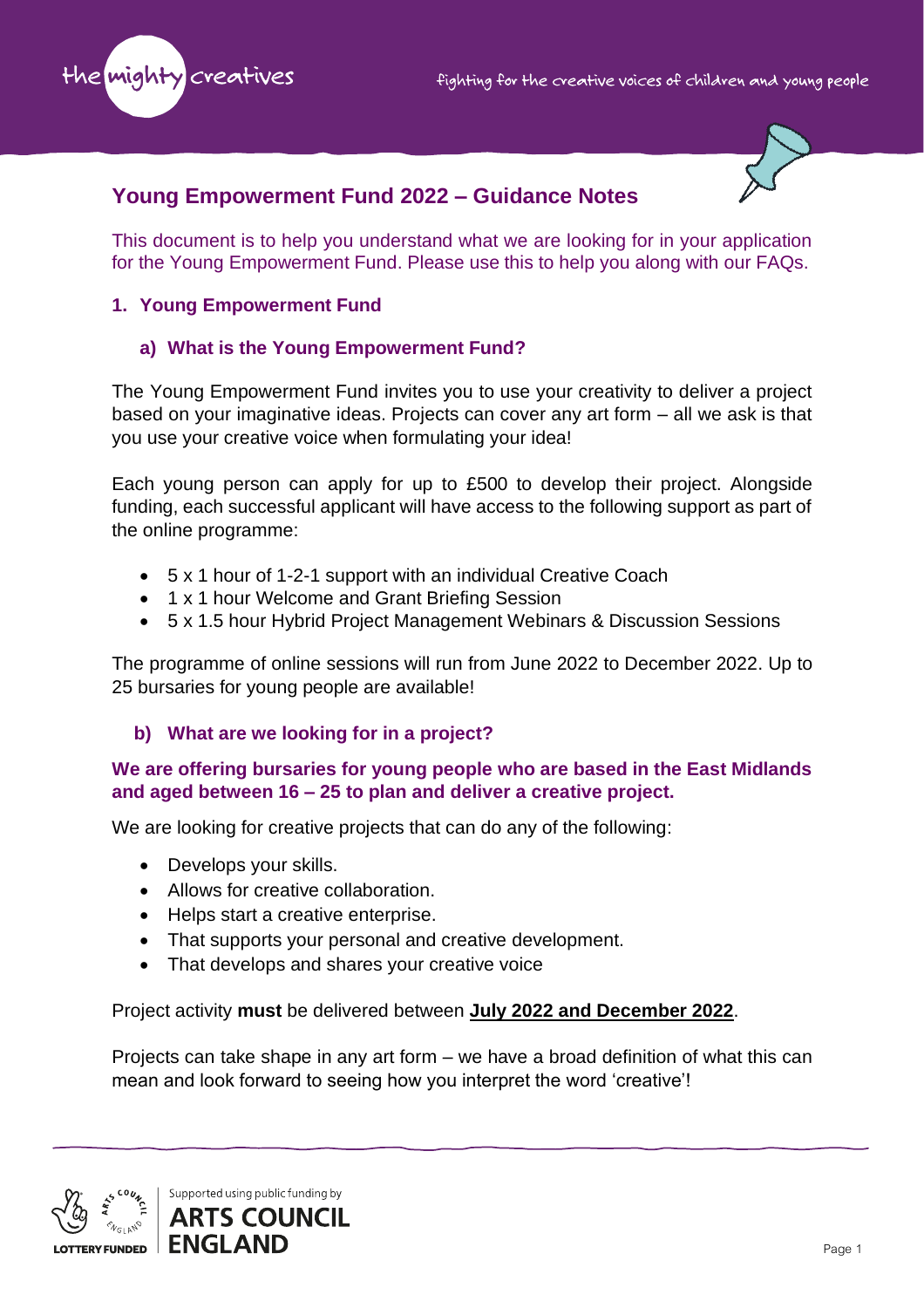

### **c) Bursaries and Timeline**

Each young person can apply for £500.

All activity will need to aim to be completed by **1 st December 2022.** You may have plans to continue your project further independently after the end of the programme, which is something we encourage.

#### **2. Criteria (this is what we will be using to assess your application)**

To apply for a Young Empowerment Fund, you must fit the following criteria:



- You are young person between the age of 16 and 25
- You live in the East Midlands. This includes the following locations:
	- o Leicester/Leicestershire
	- o Nottingham/Nottinghamshire
	- o Derby/Derbyshire
	- o Lincolnshire
	- o Northamptonshire
	- o Rutland
- You are creative, motivated, and committed to seeing through the development and delivery of your project.
- You use your creativity as a driving force behind the ideas and reasoning of your project.
- Your application should demonstrate the following:
	- o How your project helps you develop a broad range of skills.
	- o How your project helps your personal development.
	- o How your project helps you gain experience of working with others.
	- o How you think it will make a difference to people involved in the project (yourself, collaborators, businesses, audiences).

### **3. Top tips for your application!**

Here are some top tips for writing a good application:

- Be yourself. We want to hear about you and your unique ideas.
- Take your time. This way, you can double check your details and ensure you spot any spelling and grammar errors.
- Use these Guidance Notes and FAQs to help you.
- Keep it relevant. Whilst we would love to hear about all your experience and interests, we will be reading a lot of applications, so it is important that you keep to the maximum number of words for each question.
- Save a copy to work on. Copy over the questions from the online form to a document that you can work on so that you can save progress. When you are ready, you can copy and paste your answers in the online form to submit.



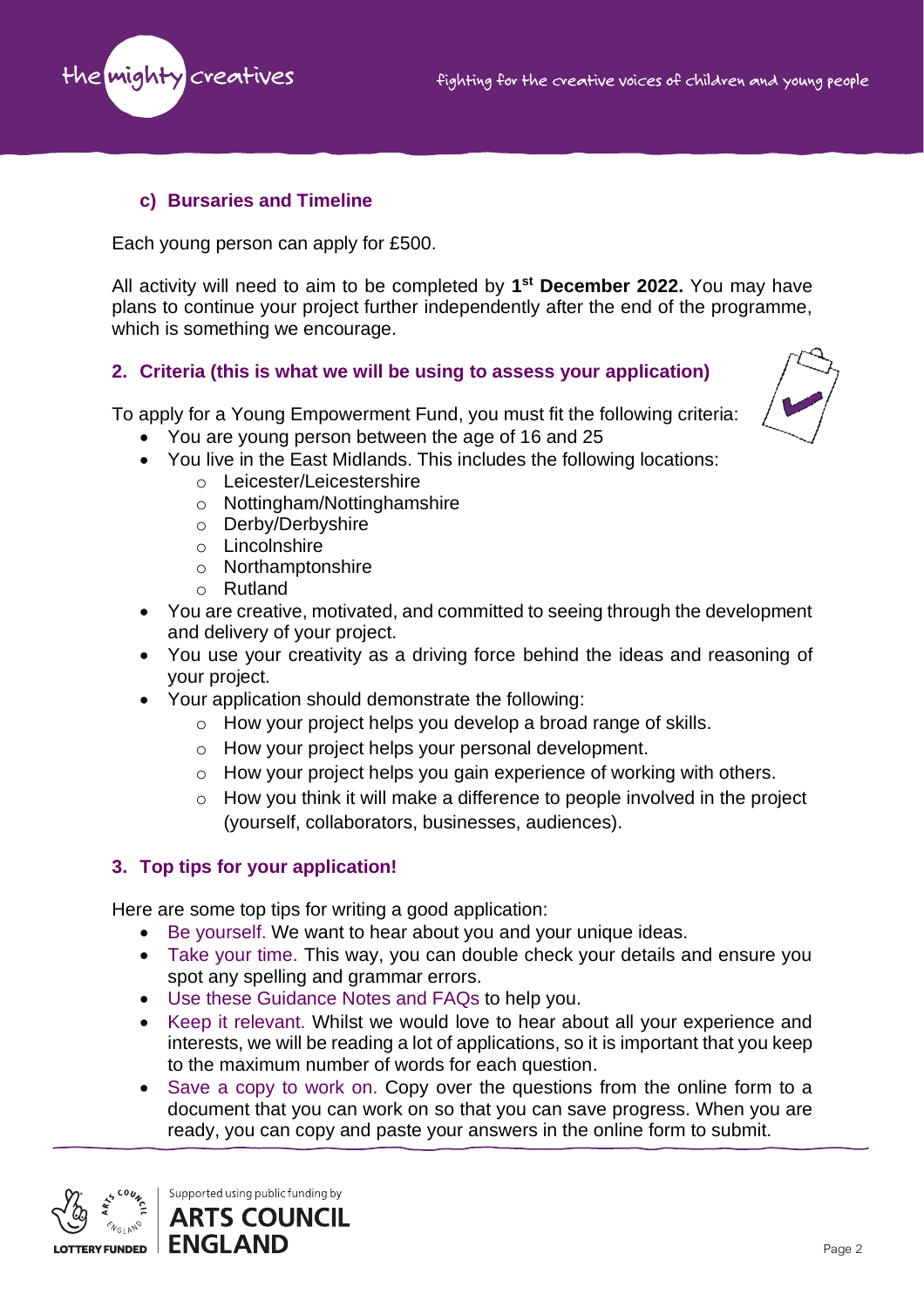

• Get support. If you need some help, ask someone you trust to proof-read it for you. Or if you want to find out about other ways of applying, please contact [artsalliances@themightycreatives.com](mailto:artsalliances@themightycreatives.com)

#### **4. Key dates for your diary**

| <b>Activity</b>                   | <b>Details</b>                                                                                                                                                                                                                                                                                                                                                                                                            | <b>Date</b>                                |
|-----------------------------------|---------------------------------------------------------------------------------------------------------------------------------------------------------------------------------------------------------------------------------------------------------------------------------------------------------------------------------------------------------------------------------------------------------------------------|--------------------------------------------|
| Applications<br>Open              | This is when the application form will be<br>live on our website. You can start to<br>complete and send it from this date,<br>preferably using the online form but a<br>Word Document or recorded response<br>can be sent.                                                                                                                                                                                                | Saturday 26 <sup>th</sup> March<br>2022    |
| Application<br>Deadline           | This is when you need to get your<br>completed application to us. If you do not<br>meet this deadline, we will not be able to<br>consider you for the fund.<br>You will need to fill out the online form<br>and press submit before the deadline. We<br>advise that you don't leave this until the<br>last minute, but with time to spare.<br>If you are struggling to apply via the<br>online form, please get in touch. | <b>Wednesday 27th April</b><br>2022<br>9am |
| Panel                             | This is where a panel of The Mighty<br>Creatives' Team and young people will be<br>reading your applications and decide who<br>to award the funds to using our criteria.<br>We will contact you all to let you know if<br>you have been successful or not via email<br>the following week.                                                                                                                                | 11 <sup>th</sup> May 2022                  |
| Programme<br>of Online<br>Support | This is when those who have been<br>successful in their application to the<br>programme will have access to online<br>group sessions and 1-2-1s.                                                                                                                                                                                                                                                                          | <b>June – December 2022</b>                |
| Project<br><b>Delivery</b>        | This is where those who have received<br>the funds will be working on their project.                                                                                                                                                                                                                                                                                                                                      | July - December 2022                       |